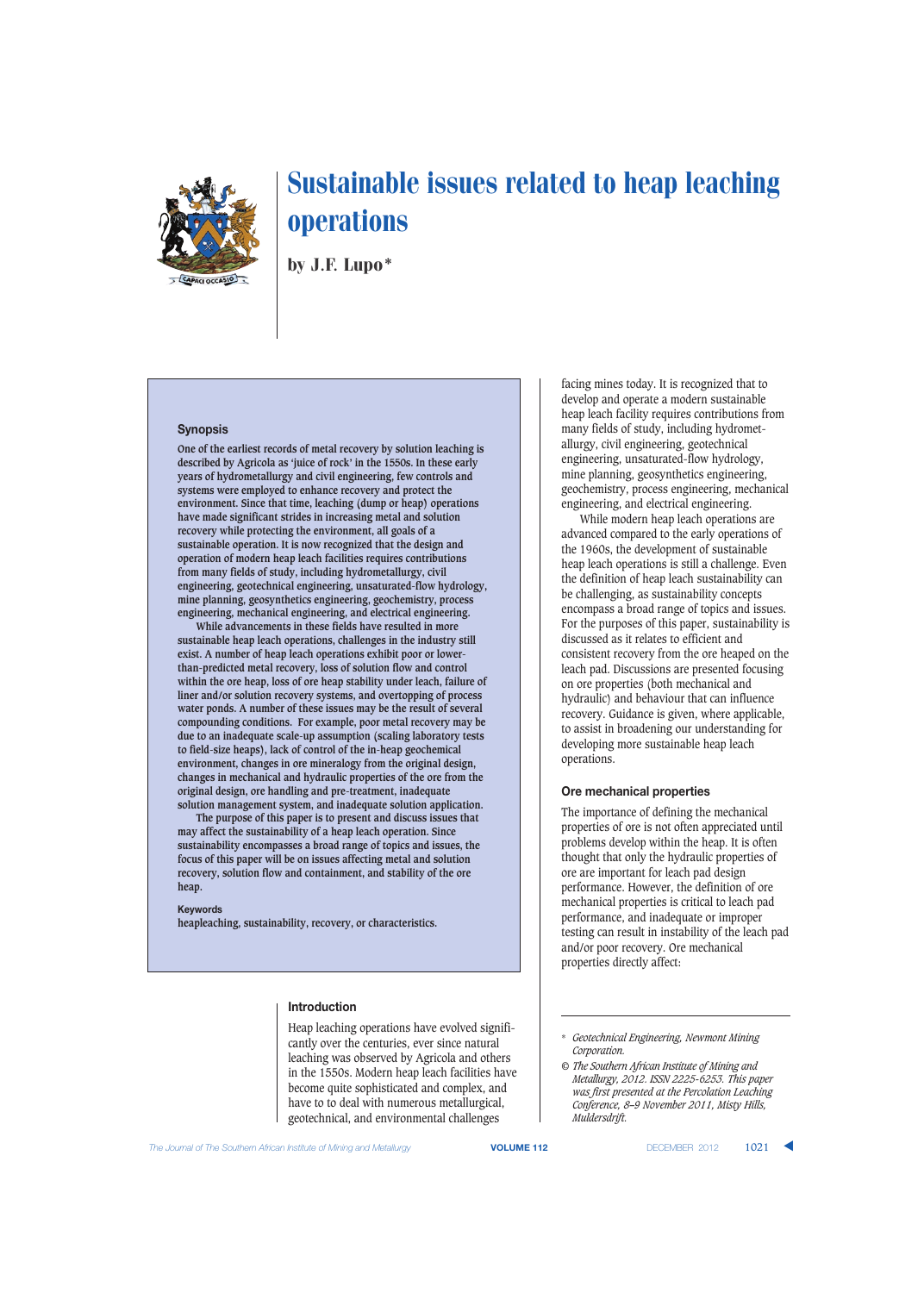- ➤ Stability of the ore heap. Instability of the ore (either static, seismic, or during extreme rainfall) can lead to loss of the facility, failure of the liner system, and loss of environmental containment
- ➤ Maximum overall slope for the ore heap (lifts heights and set-backs). The maximum overall slope of the ore heap affects pad geometry and construction. If there is insufficient area on the pad to accommodate the ore slope, additional capacity will need to be developed or the leaching terminated and the leached ore unloaded
- Maximum ore height to be stacked in the heap. Some ores, like saprolitic ore and some agglomerated ore, exhibit pore collapse under compression, resulting in loss of shear strength and permeability. To address this issue, the maximum ore stacking height is often restricted (sometimes as low as  $\overline{3}$  m). These restrictions have a significant influence on the pad geometry, stacking plans, and overall operation. Failure to recognize pore compression or compressible ores can lead to unexpected failure of the leach pad
- ➤ Trafficability of the ore surface. Ore materials that are friable (or become friable with exposure to leach solutions), compressible (e.g. saprolites), or agglomerated are generally sensitive to trafficking. Wheel or skid loads and surface ripping can result in the generation of fines and near-surface ore compaction, which may result in poor leach solution distribution and leaching.

Laboratory testing of ore materials is required to assess the mechanical behaviour of the ore under the anticipated loading conditions within the leach pad. Prior to development of a testing programme, it is important to recognize the conditions that may exist within the leaching environment, and tailor the testing programme to replicate these conditions. For example, in leaching with acid (such as for copper and some uranium ores), the high acidity may change or degrade the character of ore during the leaching process. Ore degradation may result in instability of the ore heap, increased internal solution inventory, decreased metal recovery, and/or lengthened leaching time. Therefore, if an acidic leaching environment is anticipated, ore materials should be tested after exposure to acidic solutions (such as leach residues from column or crib testing). Note that degradation of ore may also occur even with less aggressive leaching solutions.

The recommended approach in developing a geotechnical testing programme for ore materials is to consider the properties of the ore as it is placed in the heap (e.g. agglomeration, pre-treatment, etc.) and after leaching. The mechanical properties of the as-placed ore will influence the method of ore placement (truck haulage versus conveyor stacking), the type of leach pad (dedicated, valley fill, on/off, hybrid), and initial leaching rates. The properties of the leached ore will affect the ore stacking configuration for stability, long-term leach solution application rates and recovery in stacked ore, and solution management during operations and closure. From a recovery standpoint, the mechanical properties of the leached ore will also affect inheap inventory and methods of recovering the inventory.

At a minimum, the following laboratory tests are recommended to assess the mechanical and physical properties of ore:

- Particle size distribution (ASTM C136, ASTM D422, ASTM D1140, AS 1141.11)
- ➤ Atterberg limits (ASTM D4318, AS 1289.3.1.1, AS 1289.3.2.1, AS 1289.3.3.1)
- ➤ Specific gravity (ASTM D854)
- ➤ Modified one-dimensional compression (no standard) ➤ Direct shear/triaxial shear strength (ASTM D3080,
	- ASTM WK3821, ASTM D2850, AS 1289.6.2.2, AS 1289.6.4.2, AS 1289.6.2.1).

A discussion of the importance of these tests is provided in the following sections.

## *Particle size, Atterberg limits, specific gravity*

Particle size distribution, Atterberg limits, and specific gravity (SG) are commonly used to characterize the ore materials in terms of geotechnical analogues. For example, an ore with high fines content and plasticity (derived from Atterberg limits) would be expected to have similar attributes to a clayey soil; while a coarse grained ore with little fines would be expected to behave in a similar fashion to a gravel or coarse sand. For run-of-mine (ROM) material, large-scale particle size can be obtained using methods such as ASTM D5519 or using large-scale field tests. While these tests do not provide numerical values that are used directly in the design of leach pads, the information they provide is useful for correlating the observed behaviour of the ore from the other tests.

SG measurements are important in calculating the density of the ore, and are used in the design of ore stacking plans.

#### *Modified one-dimensional compression*

Modified one-dimensional compression tests are used to assess ore compression behaviour under load. The tests are conducted by placing the ore (fresh or leached) into rigid-wall test vessel (see Figure 1). A load is applied to the ore through a steel platen and hydraulic jack. Often a modified rigid-wall permeameter is used so that saturated hydraulic conductivity may be measured as a function of compression (see discussion later). Once the ore is placed in the vessel and loaded, the change in the height of the ore sample is measured with a micrometer, dial gauge, or other instrumentation with each increment of load. The measured compression of the ore can then be used to calculate the increase in ore density and decrease in ore porosity as a function of the applied load. The applied load can be converted to equivalent ore height using the calculated ore density.



**Figure 1—Modified compression test schematic**

▲

1022 DECEMBER 2012 **VOLUME 112** *The Journal of The Southern African Institute of Mining and Metallurgy*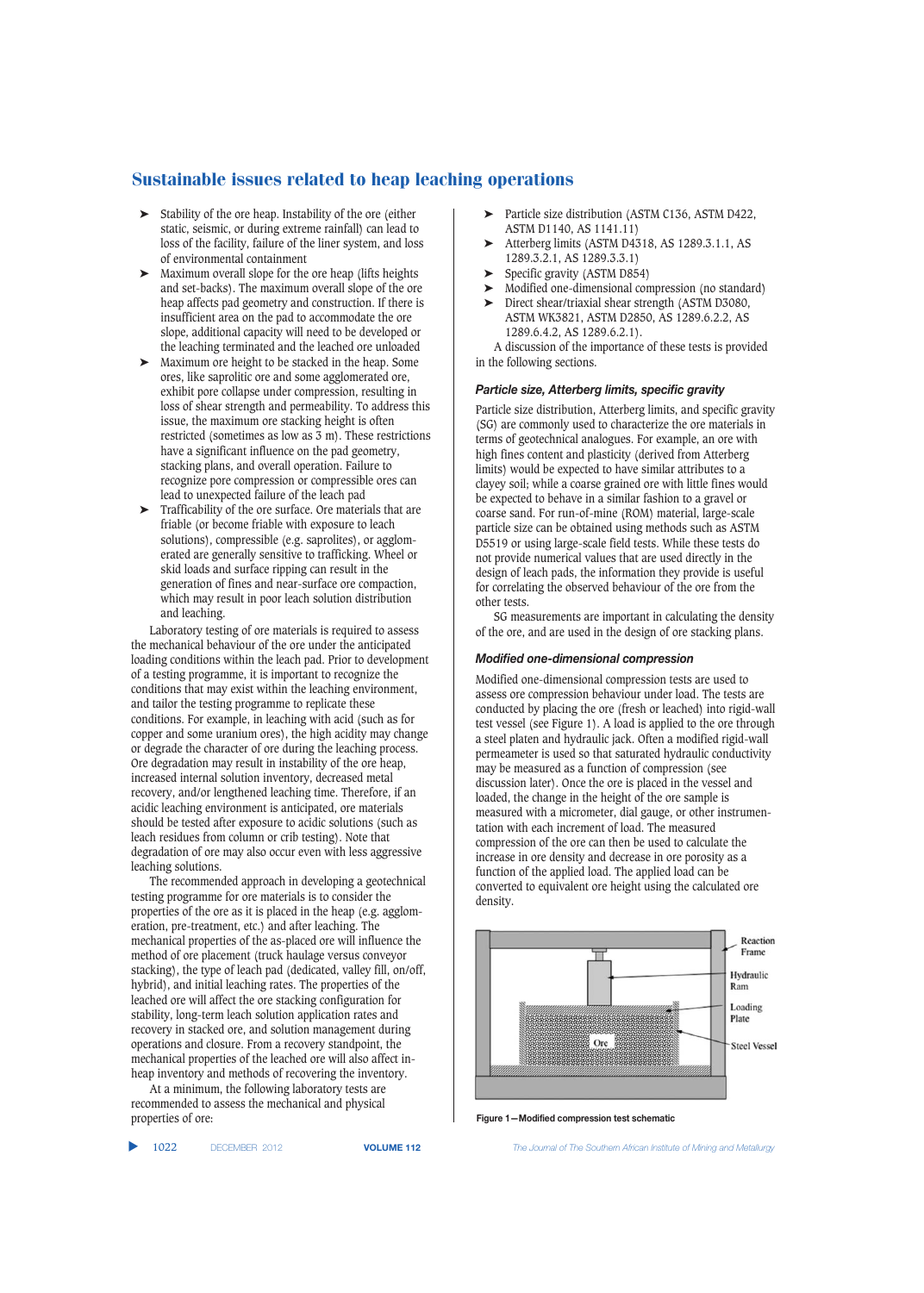Some typical compression curves from actual ore tests are illustrated in Figure 2, which shows that ore materials can undergo significant compression and volume reduction with increasing height of ore on the leach pad (e.g. the lower ore lifts are compressed by the self-weight of the upper ore lifts). The decrease in volume (loss of open pore space) can affect stability, solution flow, and recovery from the leach pad. As shown in Figure 2, the low-compressibility ore lost approximately 50 per cent of its original porosity under an equivalent ore height of approximately 240 m. The high-compressibility ore lost approximately 90 per cent of its original porosity under an equivalent ore height of approximately 200 m. Changes in porosity will influence the solution flow behaviour (flow paths and rate) within the ore heap, thereby affecting the sustainability of the heap.

## *Triaxial compression/direct shear tests*

An integral part of leach pad design and operation is defining the shear strength of the ore within the heap. The ore shear strength directly affects the heap stacking plan, in terms of the allowable ore stack height and overall ore slope. In addition, the ore shear strength also influences the leach pad geometry and foundation grading. Lack of ore shear strength testing raises the risk of potential ore heap failure and loss of the heap leach facility.

In general terms, a weak (e.g. low shear strength) ore will be stacked at a lower overall slope angle, and at lower ore stack heights. In addition, the leach pad configuration may need to be modified to support or buttress stacked weak ore. A strong (e.g. high shear strength) ore can be stacked at steeper slopes and at higher heap heights.

Ore materials are often tested under triaxial compression and/or direct shear tests to evaluate the shear strength under the anticipated loading and leaching conditions. The decision on whether to use triaxial compression or direct shear, or both types of testing is generally based on the ore characteristics (fresh and leached) and the anticipated loading conditions (static and seismic loads, ore loading rates, and ore placement method). In many cases, more than one ore type may be present, in which case each type should be tested. Where both weak and strong ore types are present, the shear strength data may be used to determine the location for ore placement and stacking within the heap.

Triaxial compression tests are commonly used to evaluate the shear strength of rock and soil materials. There are several types of triaxial compression tests that may be conducted, depending on the type of loading and drainage conditions that may occur within the ore heap. The general types include:

- ➤ Consolidated—undrained (CU)
- $\triangleright$  Consolidated—drained (CD)
- ➤ Unconsolidated—undrained (UU).

CU tests are conducted whereby the ore is first saturated then consolidated (under drained conditions) to an effective mean stress that is equivalent to desired ore depth. Once the ore has been consolidated under the effective mean stress, the sample is then sheared under undrained conditions. CD tests are typically conducted on ore samples that have been prepared at or near the leaching moisture content of the ore. The sample is consolidated to an effective mean stress that is equivalent to desired ore depth, and then sheared under fully drained conditions. It is important to run CD tests at a strain rate that is slow enough to prevent development of excess pore pressures within the sample. Finally, UU tests may be conducted on either saturated ore or an ore sample at or near the leaching moisture content. For UU tests, the sample is confined to an effective mean stress that is equivalent to the desired ore depth, and sheared under undrained conditions.

CU tests are the most common test used for ore shear strength testing. At first, testing the ore under CU conditions may not seem compatible with the concept of leaching under unsaturated conditions; however, in the lower portions of the heap (particularly next to the liner) the ore can become saturated. It is these lower portions of the heap that can have a significant impact on the overall stability of the ore heap. In addition, if excess pore pressures are measured, CU tests can provide both effective and total stress parameters, which allow stability of the ore heap to be assessed under different drainage conditions. CD tests may also be used for coarse, well-drained ore materials that are not anticipated to generate excess pore pressures under load. UU tests may be used to assess the shear strength of fine-grained ore with very poor drainage properties that is to be loaded rapidly (e.g. loading under haul truck traffic). Direct shear tests can also be used for leach pad design. These tests should be conducted on saturated or nearly saturated ore with shearing at a strain rate that will not generate excess pore pressures (generally between 0.0025 and 1 mm/min).

The results from triaxial compression and/or direct shear tests can be plotted in various formats. One useful format is to plot the data in stress path space, by plotting the mean and deviatoric stresses [mean effective stress  $[p'] = (S_1' + S_3') / 2$ and deviatoric stress  $[q] = (S_1' - S_3') / 2$ .

Plotting the data in stress path space allows the designer to observe the behaviour of ore under shear. If the ore exhibits dilatant behaviour, the ore may gain shear strength under strain (e.g. strain hardening), which is beneficial to heap stability. The opposite of dilatant ore is strain softening (contractive) ore, which rapidly loses shear strength under strain. Under certain conditions, a contractive ore can lead to abrupt failure of the ore heap in a leach pad. A general stress path plot of strain hardening and strain softening ore is presented in Figure 3.

The results from triaxial compression tests can be used to assess if the ore will behave in a contractive or dilatant sense. Depending on the type of behaviour under shear,



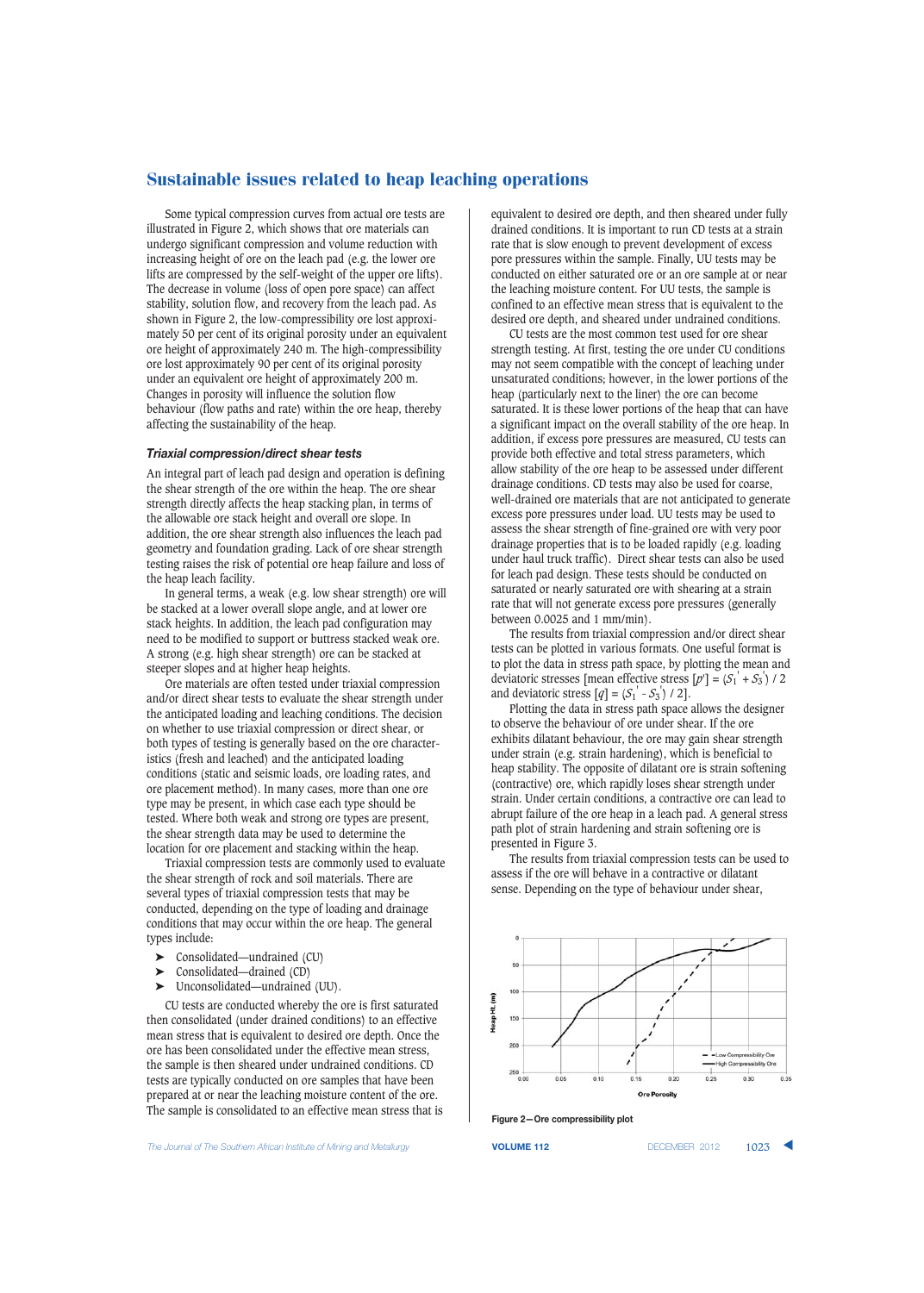

**Figure 3–Stress path plot**

changes in the heap leach pad and/or stacking plan can be made to accommodate this behaviour. It is important to note that the behaviour of the ore under strain can change, depending on the stress level. Figure 4 presents a graph showing ore behaving as a contractive material at low stresses, while transitioning to a dilatant material at higher stresses. These types of transitions in behaviour are important to identify in the design stage, before the ore is stacked and leached.

## **Ore hydraulic properties**

The hydraulic properties of ore are key in the design and operation of any leach pad. While most leaching operations occur under unsaturated conditions (e.g. the solution application rate is less than the saturated hydraulic conductivity of the ore), it is important to test ore materials under both unsaturated and saturated conditions.

# *Saturated hydraulic conductivity tests*

Saturated hydraulic conductivity tests (often referred as permeability tests) are one of the most common methods to measure the hydraulic characteristics of the ore under fully saturated conditions. While, as stated above, ore materials are most commonly leached under unsaturated conditions, the saturated ore hydraulic conductivity provides two useful measures:

- 1. The saturated hydraulic conductivity of the ore represents the maximum solution application rate for the ore. If the solution application rate exceeds the saturated ore hydraulic conductivity, solution will pool at the surface, affecting the leaching environment. In addition, pooled solution on the heap could give rise to unstable conditions. Therefore, the solution application rate should be maintained well below the conditions that could saturate the ore
- 2. By measuring the saturated hydraulic conductivity of the ore under varying loads, the heap leach pad designer can assess whether the ore heap is likely to become saturated under future conditions, as more ore

is stacked higher onto the leach pad or as the ore degrades. The author has observed a number of leach pad failures (e.g. poor recovery, instability, high internal inventory) directly related to loss of permeability in the lower ore lifts. At the time of design, these leach pads did not consider any loss of ore permeability with load, thereby making the facilities unsustainable.

Saturated hydraulic conductivity tests under load can be conducted using either flexible or rigid wall permeameters, using methods presented in ASTM D5080, ASTM D2434, AS 1289.6.7.1, AS 1289.6.7.2, and AS 1289.6.7.3. Flexible wall permeameters are used on fine-grained ore materials, while rigid wall permeameters are typically used for coarse-grained ore materials.

Figure 5 presents the results from actual saturated hydraulic conductivity tests conducted two different ore types under load. The tests shown in Figure 5 are for a strong, durable ore (e.g. siliceous ore) and weak, compressible ore material (e.g. friable siltstone). As expected, the saturated hydraulic conductivity of the ore decreases with increased ore load (i.e. ore height). The decrease in hydraulic conductivity is less than an order of magnitude for the durable ore, while the compressible ore exhibits a loss of almost three orders of magnitude, reflecting a significant change in the ore hydraulic properties.



**Figure 4—Transition in ore behaviour**



**Figure 5—Saturated hydraulic conductivity under load**

▲

1024 DECEMBER 2012 **VOLUME 112** *The Journal of The Southern African Institute of Mining and Metallurgy*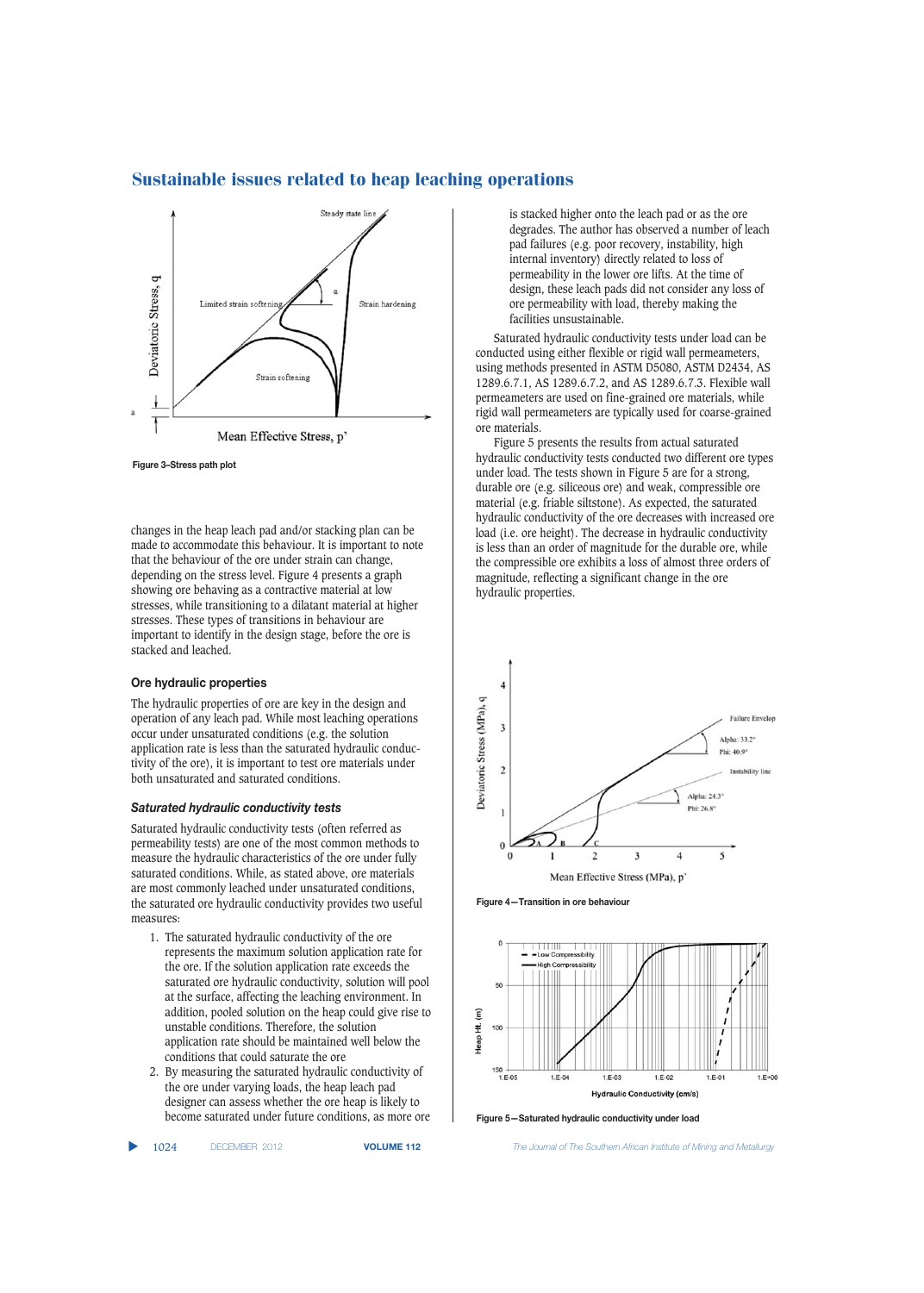Figure 6 presents saturated hydraulic conductivity test data for leached, agglomerated copper ore. In this figure, the data is presented in terms of equivalent solution application rate, in litres per hour per square metre (L/h/m2). By plotting the data in this form, it is possible to estimate the maximum ore height under which the ore will become saturated under leaching conditions. For example, the design solution application rate for this leach pad is 7.8 L/h/m2. Under this application rate, ore types 1 and 2 are anticipated to become saturated under an ore height of 5 to 8 m, while ore types 3 and 4 will not become saturated until an ore height of 40 to 45 m is achieved.

Presenting the data in this format provides a useful tool for the heap leach pad operator. The data presented in Figure 6 suggests that if ore is to be stacked higher than 8 m on the leach pad, then the following leach pad design options are available:

- 1. Delay stacking ore types 1 and 2 on the leach pad until the last 8 m at the top of the heap
- 2. Blend all the ore together, resulting in a composite ore that can be stacked higher than 8 m. The ore blend would have to be tested to determine the blend ratio
- 3. Design the leach pad to accommodate low ore stacking for ore types 1 and 2, and high ore stacking for ore types 3 and 4
- 4. Consider using an interlift liner for ore types 1 and 2. The benefits and costs of an interlift liner would need to be carefully evaluated before selecting this option.

Another consideration with regard to the hydraulic properties of ore is the potential for loss of permeability over time due to degradation. This often occurs with acid-leached ores and in some agglomerated ores. An example of changes in hydraulic properties with ore degradation is illustrated in Figure 7. In this figure, the results from saturated hydraulic conductivity tests are presented for fresh ore and ore that has been leached for one year (acid leaching).

As shown in Figure 7, the saturated hydraulic conductivity of the ore decreases by more than an order of magnitude as a result of ore degradation in one year. Similar tests have shown that ore degradation may continue for several years, as long as there is leach solution present. This graph illustrates the importance of considering ore degradation upfront in leach pad design and operation. If the ore exhibits degradation characteristics, the hydraulic performance and design of the leach pad should not be based on tests conducted on fresh ore.

## *Load-percolation tests*

Load-percolation tests are an alternative method for assessing the hydraulic characteristics of ore under load. However the focus of the test is to determine what conditions are required to maintain unsaturated ore percolation (applied load and/or applied solution rate). These types of tests are non-standard, but relatively easy to conduct.

Load-percolation tests are typically conducted using a modified rigid-wall permeameter, as shown in Figure 8. The tests are conducted by placing an ore sample within a rigidwall test vessel, between porous plates and perforated load/bearing plates. Leach solution is introduced at the top of the ore sample at the design application rate and the effluent

**The Journal of The Southern African Institute of Mining and Metallurgy <b>VOLUME 112 VOLUME 112 DECEMBER 2012 1025** 

is collected at the bottom of the vessel. During the test, it is important to measure both inflow and effluent to determine when steady-state conditions have been reached. Also, plugging or fouling of the porous plates is a common occurrence in these tests, resulting in erroneous data.

As the leach solution is applied, the load on the ore sample is increased incrementally to the desired maximum load. During loading, the ore compression is measured based on the change in height of the sample. This data is used to calculate bulk density and porosity of the ore sample during leaching. The volume difference between the applied solution and effluent can be used to estimate ore moisture content under leach and moisture up-take prior to leaching. These moisture content values are important as they are used directly in solution management (water balance) calculations.







**Figure 7—Permeability loss by ore degradation**



**Figure 8—Load percolation test frame schematic**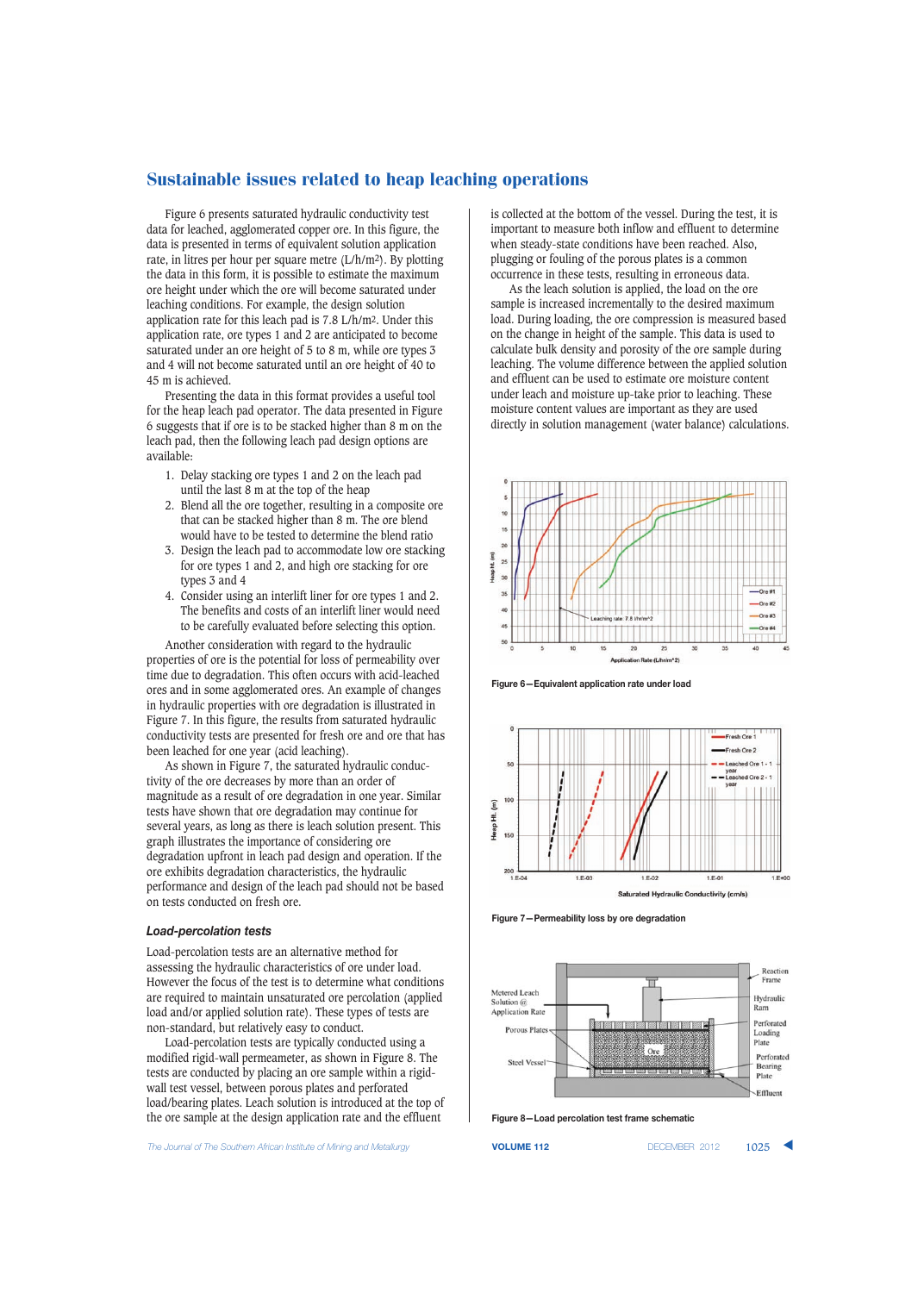If, during loading, the applied solution pools on top of the ore sample (above the perforated loading plate), this would be an indication that the ore sample has become saturated and further percolation is occurring under saturated conditions. The load at which the ore becomes saturated can be converted to an equivalent ore height and used to guide the design of maximum ore height for the heap leach pad.

For both the saturated hydraulic conductivity and load percolation tests, it is recommended to use actual leach solution, rather than water. Depending on the mineralogy of the ore, the hydraulic response may vary considerably with the leach solution chemistry.

## *Soil-water characteristic curve (SWCC)*

In recent years, some projects have conducted tests to define the soil-water characteristic curve (SWCC) for ore materials. A SWCC relates the soil (ore) moisture content with the soil (ore) suction pressure, and defines the moisture holding potential of a soil. Unsaturated hydraulic conductivities may also be measured; however, these tests require a significant amount of time to complete. More often, analytical equations are used to provide an interrelationship between moisture content, suction pressure, and hydraulic conductivity. A SWCC is an important tool that may be used to evaluate percolation and airflow studies within ore heaps. Ore moisture content influences the way both solution and air flow through ore. As ore moisture content increases, more solution is able to flow through the ore, but the airflow decreases (more pore space is occupied by solution than by air), therefore if the leaching kinetics rely on the presence of oxygen, high ore moisture contents may inhibit the flow of air (and oxygen) to the ore.

An example of a typical SWCC is presented in Figure 9, showing the relationship between moisture content and suction (negative pressure). Key concepts to understanding an SWCC are:

- ➤ When suction is zero, the soil is considered saturated. Therefore, in Figure 9, the saturated soil moisture content is 0.43 (note that this is volumetric moisture content, not gravimetric, which is the norm in soil and rock geotechnical testing)
- ➤ The residual moisture content (generally the value below which oven drying is required) can be estimated by the intersection of linear projections at the inflection point. For the soil in Figure 9, the residual moisture content is approximately 7.5 per cent (volumetric).

For most problems, the SWCC and hydraulic relationships may be estimated using grain size curves. Examples of SWCC relationships for fine-grained soils are presented in Fredlund *et al.* (2002) and Leong and Rahardjo (1997a, 1997b). Mace *et al.* (1998) present SWCC parameters for coarse-grained soils and gravels (–10 mm maximum particle size). To the author's knowledge, there are no measured SWCC curves for ROM ore heaps or waste rock. However, field tests have been used to estimate flow paths and percolation rates.

Examples of the hydraulic relationships derived from actual SWCC tests are presented in Figures 10 and 11. These graphs show the hydraulic relationships between a sand (coarse and fine), waste rock (fine-gravel size with fines), and silt.

There are several key insights that can be gained from inspection of Figures 10 and 11, which can be extrapolated to general heap leach performance:

1. The lower the fines content, the higher the saturated hydraulic conductivity (value at zero suction pressure). This is expected, as cleaner (low fines)







**Figure 10—Hydraulic conductivity versus pressure**



**Figure 11—Volumetric water content** *versus* **suction pressure**

1026 DECEMBER 2012 **VOLUME 112** *The Journal of The Southern African Institute of Mining and Metallurgy*

▲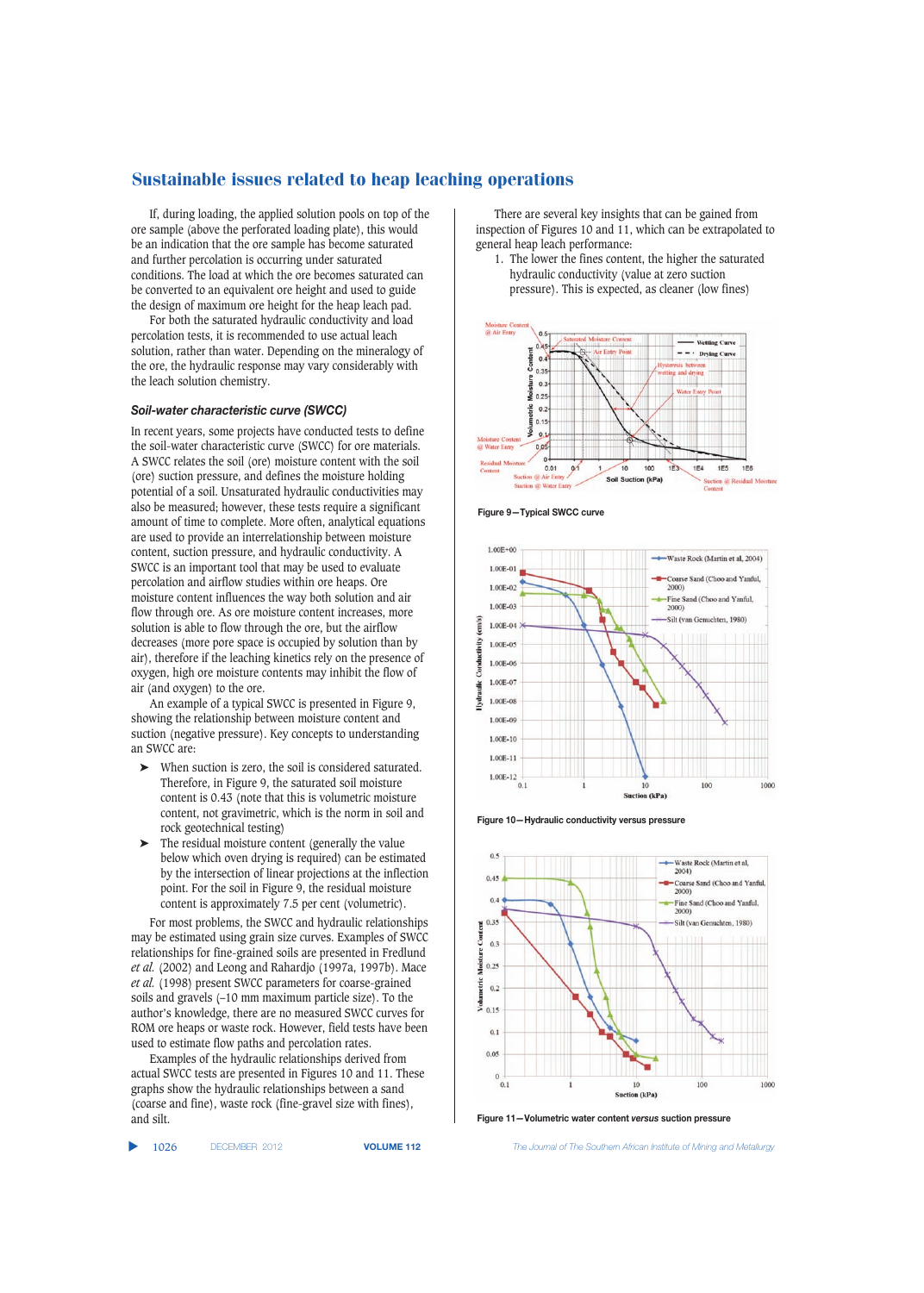materials allow fluid to flow quicker through the open pore spaces. However, as the soil becomes unsaturated, the soil with fines tends to 'hold' onto moisture longer (e.g. needs high suction). This is precisely the reason coarse, clean sands or gravels are used as capillary breaks in cover systems, as they tend to dry out quicker and retain less moisture. In terms of ore leaching, if a coarse, clean ore lift is left to dry (e.g. a long rest time between leaching cycles), the ore lift may actually interfere with or retard leaching once the leaching cycle has resumed

- 2. While materials with few fines have higher hydraulic conductivities, the change in conductivity with change in saturation is greater. Therefore, the presence of some fines is beneficial to retaining moisture content in the ore heap. What this means is that a clean ore heap (one that contains few fines) may, from a hydraulic performance standpoint, require higher solution application rates to maintain proper moisture content than an ore with some fines
- 3. A material with high fines content, while maintaining a higher moisture content, will have a lower hydraulic conductivity profile
- 4. For the most part, solution application rates are generally in the range of 10-4 cm/s. For the examples shown in Figure 10, the waste rock (an analogue for crushed ore) would likely have a leaching volumetric moisture content of about 30 per cent (about 13 per cent gravimetric moisture). However, when the ore is placed in the heap, the moisture content will likely be far below that, usually in the high single digits. From Figure 10, it is easy to see that when solution is applied (at 10-4 cm/s), solution will pool and move laterally because the ore must first 'wet-up' in order to achieve a hydraulic conductivity that is compatible with the application rate
- 5. Within an actual ore heap, the particle size is highly variable due to natural segregation (when dumping) and the variability of ore coming from the process plant and mine face. Therefore, within the heap, the SWCC relationships will vary widely, similar to the silt/crushed ore/sand curves shown in Figures 10 and 11. From these variable curves, it is easy to see how the hydraulic properties can vary significantly with minor changes in grain size and moisture content. These variabilities give rise to preferential flow paths, which are commonly seen in many heap leach pads. The impact of preferential flow paths on heaps is very difficult to quantify. Some numerical studies, such as those conducted by Orr (2002) and Orr and Vesselinov (2002), give some order–of-magnitude indication of the impact of preferential flow paths in ore heaps.

On a final note, very little work has been conducted on the changes in the SWCC and unsaturated flow characteristics of soils under varying influences, such as applied stress (ore height) and degradation. Zhou and Yu (2005) found that applied stress can have a profound influence of the SWCC and unsaturated flow characteristics, with an increase in stress (burial) leading to higher levels of saturation and varying SWCC curves. Given the changes observed in the

saturated hydraulic conductivity from degradation, it is reasonable to assume that ore degradation would also have a significant impact on the SWCC curves.

Many advanced heap leach projects rely on instrumented pilot heaps to gather information on the unsaturated flow characteristics within the heaps. The instrumentation often includes moisture content, suction/pressure, temperature, and in-heap solution sampling. For the most part, data from these test heaps is confidential. However, some notable recent publications are presented in Velarde (2006) and Kelly *et al.* (2008). It is expected that number of instrumented pilot heaps will increase, as they provide useful information not only on the hydraulic behavior of the ore heap, but also on leaching kinetics and scale-up, subjects considered in the next two sections.

### **Kinetics + solution flow = recovery**

The two basic processes in recovery from ore heaps are leaching kinetics and solution flow. Leaching kinetics describes the rate at which metals or other constituents are released from the ore. There are numerous published papers presenting theories describing leaching kinetics. Bartlett (1997) provides a good summary on general leaching mechanisms. One of the most common theories describing leaching kinetics is the shrinking core model (Chae and Wadsworth, 1974). In its basic form, the shrinking core model describes the reaction along the surface of an ore particle, resulting in both aqueous and solid products that may form on the surface of the particle. As the reaction proceeds, the unreacted core of the particle is reduced in size, while more solids and aqueous products are formed (Crundwell, 1995). This basic model has been revised and modified into many forms to address different observations. A notable refinement to the shrinking core model is presented in Dixon and Hendrix (1993); however, it is important to note that a number of the parameters used in the model cannot be measured or verified. Dixon (2003) provides a good overview of the challenges in modelling leach kinetics.

While the shrinking core model (in one form or the other) is commonly used, there are many other models that have been proposed for different ore types and leaching conditions. The various leaching kinetic models will not be discussed in this paper as there are too many different models to discuss. Instead, the focus will be on how leaching kinetics are measured and testing considerations.

The most common method to assess leaching kinetics is through column testing of the ore, where ore is placed in a column, typically 0.15 m to 0.3 m diameter and from 1 m to 3 m long (although large-scale columns of up to 3 m diameter and 6 m long have been used), and leach solution is applied to the top of the column. During the test, a number of parameters (such as recovery, pH, conductivity, biomass, reduction-oxidation state, etc.) may be measured to assess leaching performance. Prior to preparing a column test programme, it is very important to develop a testing matrix to assess leaching under various conditions. The most common failure in defining the leaching kinetics of ore is an inadequate column testing programme. Considerations for column testing should include: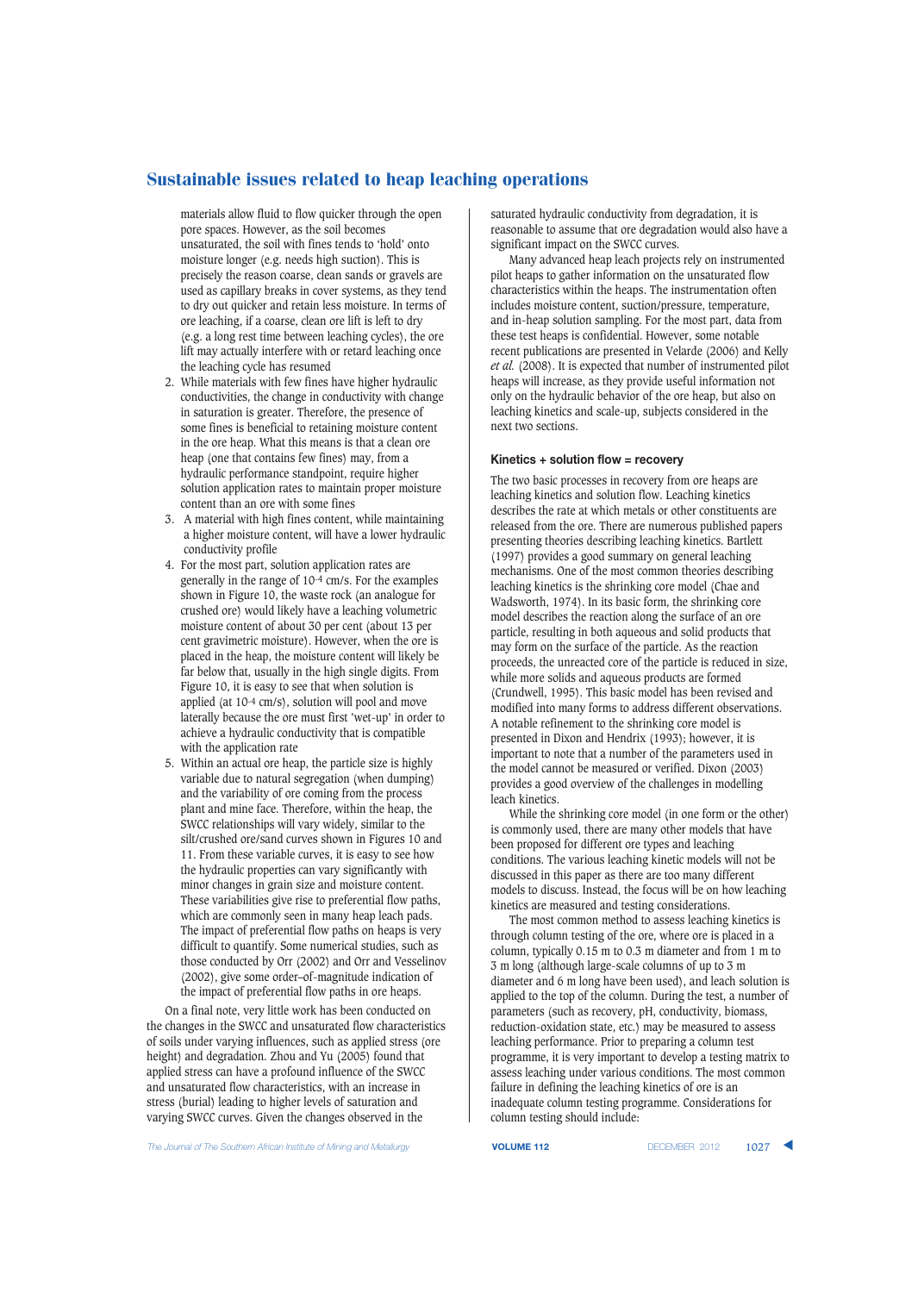- ➤ Variable ore particle size. Leaching kinetics will be influenced by particle size, which is related to how the metal or constituent is present in the ore (e.g. disseminated, along micro-fracture planes, etc.) and available leaching area. So it is important to understand how particle size may influence the overall kinetics
- ➤ As with many tests, the relationship between column size and maximum particle size should be considered. Most laboratories recommend the column size to be 5 to 6 times the diameter of the largest particle. Testing below this range may influence the results by shortcircuiting along the column wall. Note that some degree of short-circuiting occurs in nearly all column tests
- The leaching kinetic rate may or may not be proportional to solution application rates. There are numerous examples of slow-leaching ores where the leaching kinetic rate show no correlation with solution application rate. A range of application rates should be considered in the testing programme. It is preferable to use a separate column for each application rate, not step-rate testing (one column with different rates), as the column needs to be in equilibrium during the test. Step tests often assume instantaneous equilibrium, which can give erroneous results
- ➤ Consider a very broad range of reagent concentration. Optimal recovery will be a balance between reagent consumption and leaching/diffusion rate
- ➤ Consider internal and external temperature effects in the laboratory and the temperature range that may occur at the operation. Kinetics and diffusion rates are often temperature-dependent
- ➤ Make sure there is mass and solution balance. This may seem self-evident, but there are many cases of imbalances due to spreadsheet errors, measurement errors, assumed values, etc. This is where a tight quality assurance and quality control programme will pay off.

After column tests have been conducted, the issue of scale-up must be addressed or considered. Scale-up is the observed difference between the recoveries from columns and full-sized ore heaps, whereby actual recovery is lower in fullsized heaps than predicted from column tests. A useful discussion on scale-up effects is presented in McClelland (1986).

An illustration of the scale-up effect is shown in a comparison of leach column tests to crib tests shown in Figure 12. The recovery curves presented in Figure 12 show crib tests in general had 50 per cent less recovery than columns using the same ore and testing conditions. A number of studies and theories have been developed to address the scale-up effect, with varying success. Bouffard and West-Sells (2009) concluded in their study that column test work should be used only to learn about the metallurgical response, and that data from columns was not scaleable to heaps. They suggested that cribs or larger pilot test heaps should be used for heap design and recovery predictions. Schlitt (1997) developed a simple method to estimate metal recovery scaling based solely on particle size. However, this method has had limited success. Lampshire and Braun (2005) compared recovery from gold ore leaching in columns and full-size heaps at the Cortez Mine, and found only a 10 per cent discrepancy in recovery, which is the value used for scale-up effects. Trincado *et al.* (2003) compared full-sized heaps to column tests at the Mantos Verde Mine in Chile, and found a relatively small scale-up effect (on the order of 5 per cent). Leiva *et al.* (2010) demonstrated the effectiveness of mini cribs compared to column testing. As shown in these references and from the author's experience, the degree of scale-up varies significantly, with no single approach showing promise. What is evident is the utility of crib and pilot-scale testing of heaps to defining full-size heap performance. While these tests are more expensive and require more time to complete, the scale-up from crib or pilotscale heaps to commercial heaps appears to be much smaller and increases the confidence of heap performance.

The second part of the recovery equation is solution flow. Without solution flow, recovery from the heap cannot occur. Issues affecting solution flow, such as ore permeability and compression, were discussed earlier in this paper; however, the impact of solution flow on recovery was not illustrated. The following is an example that combines leaching kinetics with solution flow issues to demonstrate the impact on recovery.

In this example, consider a gold leach heap with ore stacked in three 15 m ore lifts (for a total of 45 m). Figure 13 presents leaching kinetic curves for this example that were derived from actual column tests on a gold ore. These curves show the incremental metal recovery as a function of time. This information is the same as that in a total recovery curve, only shown incrementally. In this form, the kinetic curve



**Figure 12—Scale-up column** *versus* **crib**





1028 DECEMBER 2012 **VOLUME 112** *The Journal of The Southern African Institute of Mining and Metallurgy*

▲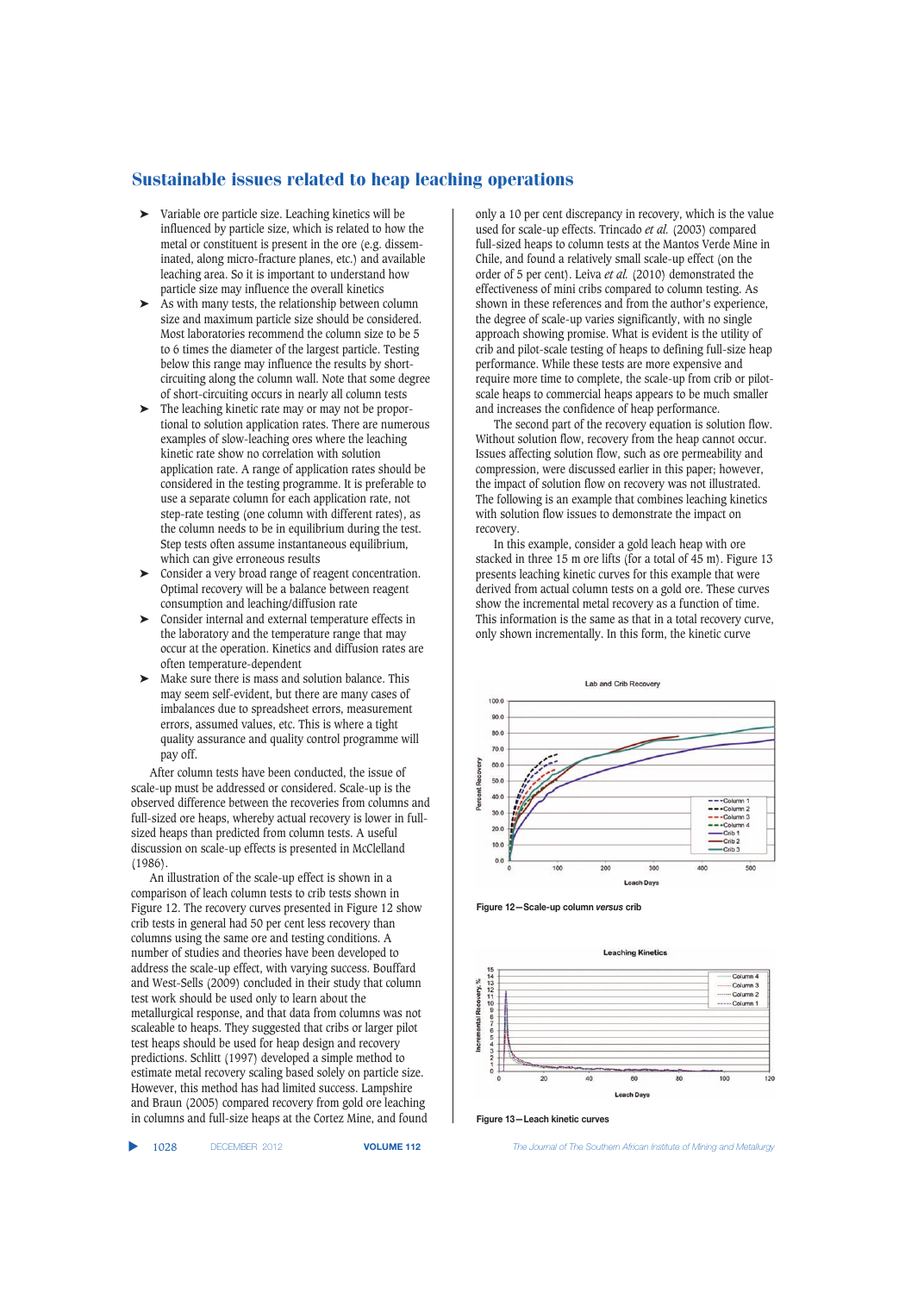shows a peak incremental recovery of between 6 and 12 per cent occurring a few days after leaching, with a long decay curve lasting 100 days.

In this example, three scenarios will be considered, as there are three primary ore types, each with a different hydraulic response under load:

- ➤ Scenario 1 assumes a durable ore (e.g. low-compressibility ore) will be placed in all three ore lifts
- ➤ Scenario 2 assumes the ore placed in the first 15 m lift (bottom ore lift) is compressible and begins to lose permeability after the third ore lift has been placed (but not leached yet)
- ➤ Scenario 3 assumes the ore placed in the first 15 m lift is highly compressible, and loses permeability after the second ore lift has been placed.

In all scenarios, the ore is leached under a solution application rate of 12 L/h/m2. The leach cycle for each ore lift is 100 days, with a 30 day period between leaching each ore lift (to accommodate surface ripping, ore stacking, and surface preparation).

Figure 14 shows the leach solution flow for scenario 1 in litres per day at the base of the heap, on a per square meter basis. In this plot, as leaching begins on ore lift 1, the solution flow is first delayed by ore take-up (see the previous discussion on SWCC). Once the primary leach cycle of 100 days is completed, the ore heap exhibits draindown, as solution inventory leaves the heap while ore lift 2 is placed and prepared for leaching. The next two leach cycles are completed in a similar fashion, with solution flow monitored for a total of 500 days.

Figure 15 presents a similar plot, but for scenario 2, whereby the bottom ore lift begins to lose permeability after the placement of ore lift 3. It is important to remember that these plots represent the flow (per square metre) recovered from the base of the heap (beneath ore lift 1). As shown, the first two leach cycles are identical to those shown in Figure 14, as the ore has the same hydraulic properties. However, at the beginning of the leach cycle on the third ore lift, solution flow is greatly reduced. In this scenario, one would expect the in-heap solution inventory would increase substantially, since solution recovery (due to permeability loss) is being retarded.

Figure 16 presents the solution flow plot for scenario 3, where the first ore lift begins to lose permeability during the placement of the second ore lift in the heap. The solution flow curve shows a reduction in flow during the leach cycles of both the second and third ore lifts.



**Figure 14—Scenario 1 solution flow plot**

**The Journal of The Southern African Institute of Mining and Metallurgy <b>VOLUME 112 VOLUME 112 DECEMBER 2012 1029** 

The reductions in solution flow exhibited in Figures 15 and 16 are expected to have some impact on recovery from the heap. The predicted impact on recovery is shown in Figure 17 for each of the scenarios modelled.

The results shown in Figure 17 indicate that there is an approximate 13 per cent decrease in recovery for scenario 2 and an 18 per cent reduction in recovery for scenario 3. The delay in recovery demonstrated in this example would likely require extended leaching to recover a portion of the in-heap inventory.

The example shown in Figures 14 through 17 demonstrates the relative influence of ore hydraulic performance on recovery within a heap. It is important to note that while this example focused on permeability loss, the leach kinetic rate curve also influences the overall impact to recovery. The results of this example would have been quite different with higher and lower kinetic rate curves.



**Figure 15—Scenario 2 solution flow plot**



**Figure 16—Scenario 3 solution flow plot**



**Figure 17—Predicted scenario recovery**